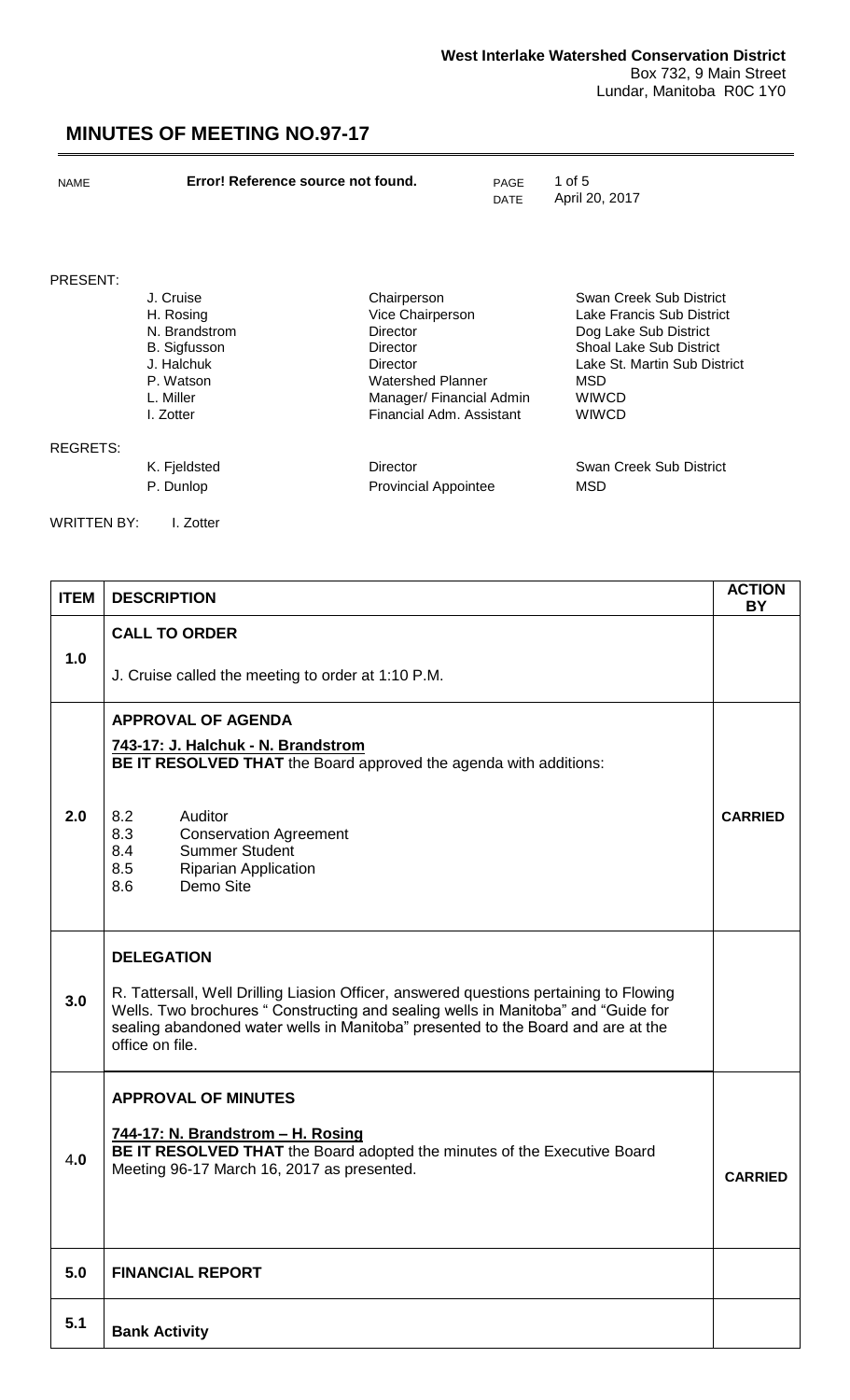| <b>NAME</b> | 2 of 5<br>Error! Reference source not found.<br>PAGE<br>April 20, 2017<br><b>DATE</b>                                                                                                                                                                                                                                                                                                                                                                                                                                                                                                                             |                |
|-------------|-------------------------------------------------------------------------------------------------------------------------------------------------------------------------------------------------------------------------------------------------------------------------------------------------------------------------------------------------------------------------------------------------------------------------------------------------------------------------------------------------------------------------------------------------------------------------------------------------------------------|----------------|
|             | L. Miller presented the financial report: CIBC Corporate Classic Visa Statement from<br>February 22, 2017 to March 21, 2017; CIBC Business Operating Account Statement<br>from March 1 to March 31, 2017; Bank Account Transactions Report from March 16,<br>2017 to March 31, 2017; Balance Sheet as at March 31, 2017; Comparative Income<br>Statement - YTD from April 1, 2016 to March 31, 2017; 2016-2017 Statement of<br>Expenditures from April 1, 2016 to March 31, 2017.                                                                                                                                 |                |
|             | 745-17: N. Brandstrom - H. Rosing<br>BE IT RESOLVED THAT the Board approved the expenses of \$43,997.16 (cheques #<br>2953 - 2957, 2959, 2560, 2962 - 2969, 2972, 2973), CIBC Corporate Classic Visa<br>Statement from February 22, 2017 to March 21, 2017; CIBC Business Operating<br>Account Statement from March 1 to March 31, 2017; Bank Account Transactions<br>Report from March 16, 2017 to March 31, 2017; Balance Sheet as at March 31, 2017;<br>Comparative Income Statement - YTD from April 1, 2016 to March 31, 2017; 2016-<br>2017 Statement of Expenditures from April 1, 2016 to March 31, 2017. | <b>CARRIED</b> |
| 6.0         | <b>SUB DISTRICT RECOMMENDATIONS</b><br>The WIWCD received an inquiry from a member regarding aeration system of dugouts.<br>More information pertaining to this subject will be presented at the next Executive<br>Meeting.                                                                                                                                                                                                                                                                                                                                                                                       |                |
| 7.0         | <b>OLD BUSINESS</b>                                                                                                                                                                                                                                                                                                                                                                                                                                                                                                                                                                                               |                |
| 7.1         | <b>Integrated Watershed Management plan (IWMP)</b><br>The Final Draft for the Southwest IWMP is still in the process and will be emailed to all<br>PMT members at least two weeks prior to the meeting. Next date for the PMT Meeting<br>will be announced.                                                                                                                                                                                                                                                                                                                                                       |                |
| 7.2         | Northwest Interlake IWMP Boundaries and Memorandum of Understanding (MOU)<br>The WIWCD received \$25,000.00 from the Province of Manitoba to develop Northwest<br>Integrated Watershed Management Plan.                                                                                                                                                                                                                                                                                                                                                                                                           |                |
| 8.0         | <b>NEW BUSINESS</b>                                                                                                                                                                                                                                                                                                                                                                                                                                                                                                                                                                                               |                |
| 8.1         | <b>Winter Watering System</b><br>One of the Sub District Recommendation was to process applications for the Off Site<br>Winter Watering System Program as they were submitted in order to avoid a "wait time".<br>New application for the Off Site Winter Watering System submitted to the WIWCD.<br>The Board discussed the location of the proposed site. The decision of the approval is<br>tabled, until more information is collected and presented to the Board.                                                                                                                                            |                |
| 8.2         | <b>Auditor</b><br>The WIWCD is in the process of 2016-2017 Audit. The list of questions, requested by<br>the auditors, presented to the Board. The Executive Directors will review and will answer<br>the questionnaires and will submit their answers to the office next week.                                                                                                                                                                                                                                                                                                                                   |                |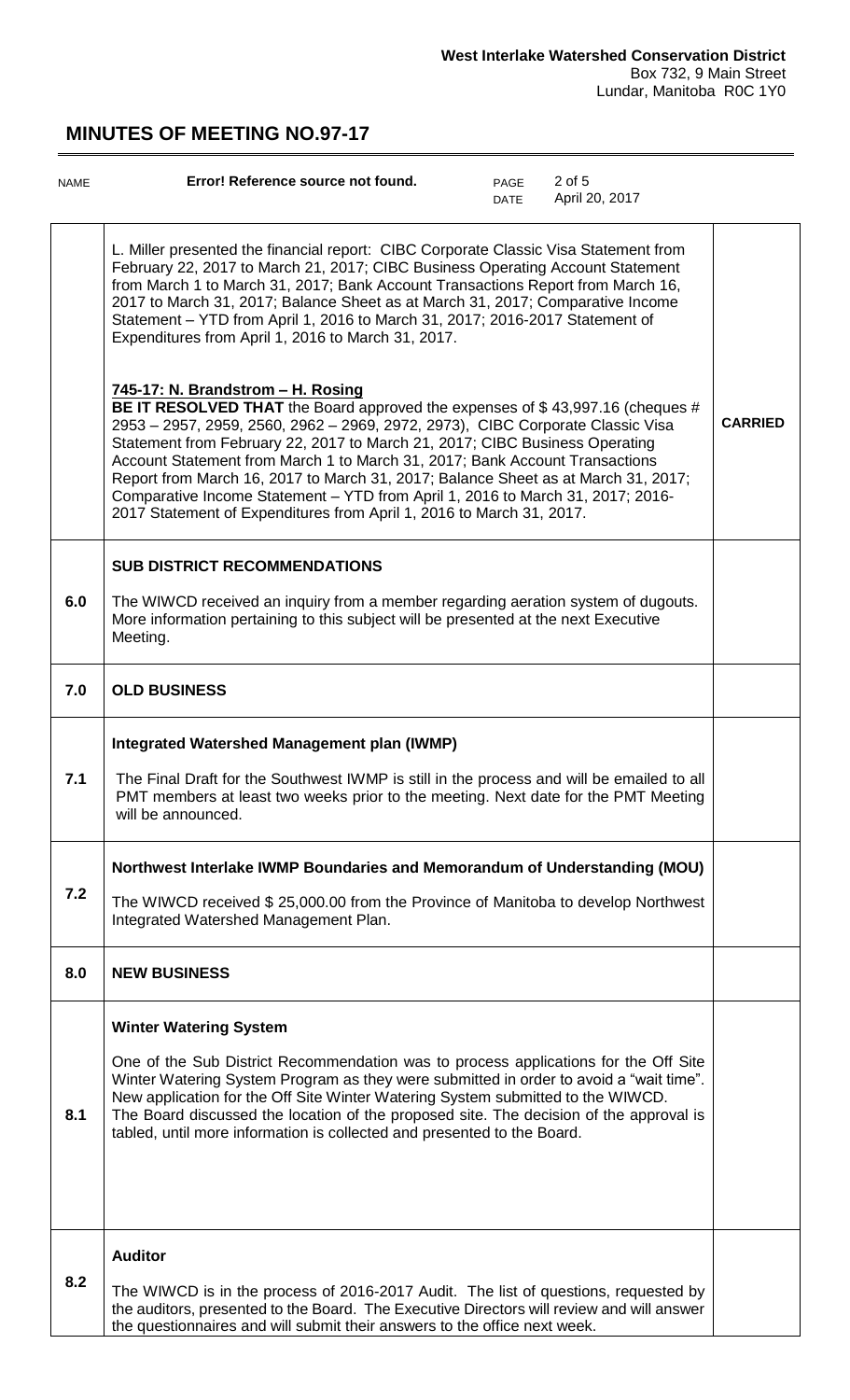| NAME | 3 of 5<br>Error! Reference source not found.<br>PAGE<br>April 20, 2017<br><b>DATE</b>                                                                                                                                                                                                                                                                                                                                                                                                                                                                                         |                |
|------|-------------------------------------------------------------------------------------------------------------------------------------------------------------------------------------------------------------------------------------------------------------------------------------------------------------------------------------------------------------------------------------------------------------------------------------------------------------------------------------------------------------------------------------------------------------------------------|----------------|
|      |                                                                                                                                                                                                                                                                                                                                                                                                                                                                                                                                                                               |                |
| 8.3  | <b>Conservation Agreement</b><br>The WIWCD received an email regarding the parcel of land NW 7-26-6W to keep it in<br>its natural state. After the discussion, the Board decided that it will be in the best<br>interest of all parties to forward the request to the RM of West Interlake.                                                                                                                                                                                                                                                                                   |                |
| 8.4  | <b>Summer Student</b><br>The WIWCD received funding for the Summer Student position from two sources:<br>Canada Summer Job and Urban/Hometown Green Team. In total, 610 hours of work<br>approved through funding.<br>746-17: B. Sigfusson - N. Brandstrom<br>BE IT RESOLVED THAT the Board approved to establish hourly rate for the Summer<br>Student position for 2017 in the amount of \$13.00 per hour.<br>In case of the approval to implement the Well Inventory Program in 2017-2018, the<br>WIWCD will be requesting to sample 200 private wells during this summer. |                |
| 8.5  | <b>Riparian Application</b><br>Previously submitted application and approved project for the Riparian Management<br>Program in 2016-2017 wasn't completed. The applicant reapplied with a new location<br>for the project. N. Brandstrom checked the location and found the site suitable for the<br>project.<br>747-17: B. Sigfusson - H. Rosing<br>BE IT RESOLVED THAT the Board approved B. Kinkead application for the Riparian<br>Management Project.                                                                                                                    | <b>CARRIED</b> |
| 8.6  | <b>Demo Site</b><br>The Board discussed the possibility to establish pilot sites to demonstrate efficiency of<br>Sod Seeding Methods. Due to multiple opinions on this matter, the Board decided that<br>consultation with a specialist would be valuable. Staff to invite a crop specialist to the<br>Executive Meeting in June to address this question.                                                                                                                                                                                                                    |                |
| 9.0  | <b>REPORTS</b>                                                                                                                                                                                                                                                                                                                                                                                                                                                                                                                                                                |                |
| 9.1  | Chairperson<br>N/A                                                                                                                                                                                                                                                                                                                                                                                                                                                                                                                                                            |                |
| 9.2  | <b>MCDA Rep Report</b><br>H. Rosing presented brief verbal update. Minutes of the MCDA Meeting are on file at the<br>office.                                                                                                                                                                                                                                                                                                                                                                                                                                                  |                |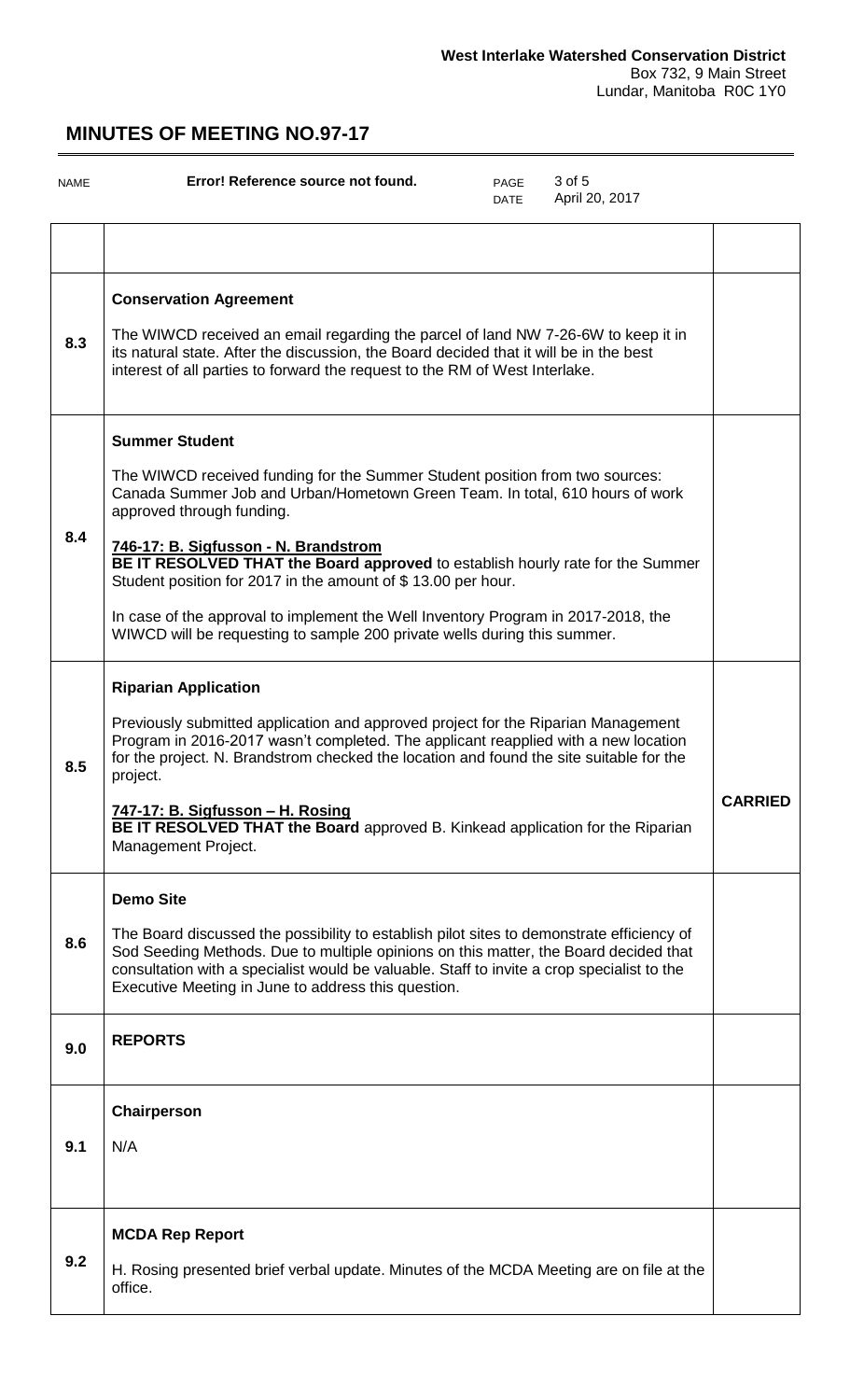| NAME | 4 of 5<br>Error! Reference source not found.<br>PAGE<br>April 20, 2017<br><b>DATE</b>                                                                                                                                                                                                                                                                                                                                                                                                                                                                                                                                                                                                                                                                                                                                                                                                                                                                                                                                                                                                                                                                                                                                                                                                                                                                                                                                                                                                                                                                                                                                                                                                                                                                                     |  |
|------|---------------------------------------------------------------------------------------------------------------------------------------------------------------------------------------------------------------------------------------------------------------------------------------------------------------------------------------------------------------------------------------------------------------------------------------------------------------------------------------------------------------------------------------------------------------------------------------------------------------------------------------------------------------------------------------------------------------------------------------------------------------------------------------------------------------------------------------------------------------------------------------------------------------------------------------------------------------------------------------------------------------------------------------------------------------------------------------------------------------------------------------------------------------------------------------------------------------------------------------------------------------------------------------------------------------------------------------------------------------------------------------------------------------------------------------------------------------------------------------------------------------------------------------------------------------------------------------------------------------------------------------------------------------------------------------------------------------------------------------------------------------------------|--|
| 9.3  | <b>Manager Report</b><br>Manager updated the Board on the current activities of the West Interlake Watershed<br><b>Conservation District.</b>                                                                                                                                                                                                                                                                                                                                                                                                                                                                                                                                                                                                                                                                                                                                                                                                                                                                                                                                                                                                                                                                                                                                                                                                                                                                                                                                                                                                                                                                                                                                                                                                                             |  |
| 9.4  | <b>Watershed Planner</b><br>Report is on file at the office                                                                                                                                                                                                                                                                                                                                                                                                                                                                                                                                                                                                                                                                                                                                                                                                                                                                                                                                                                                                                                                                                                                                                                                                                                                                                                                                                                                                                                                                                                                                                                                                                                                                                                               |  |
| 10.0 | <b>IN CAMERA DISCUSSION</b><br>N/A                                                                                                                                                                                                                                                                                                                                                                                                                                                                                                                                                                                                                                                                                                                                                                                                                                                                                                                                                                                                                                                                                                                                                                                                                                                                                                                                                                                                                                                                                                                                                                                                                                                                                                                                        |  |
| 11.0 | <b>CORRESPONDENCE</b><br>The following information presented to the Board:<br>The email from E. Dunbar (SD) regarding requirements for abandoned well<br>➤<br>sealing under the new Groundwater and Water Well Act;<br>The email from S. Robins with a notification of the Tour being hosted by ARBI<br>➤<br>(Assiniboine River Basin Initiative) and MFGA (MB Forest and Grassland<br>Association) on June 20-22, 2017;<br>$\triangleright$ The information on the Alternative Land Use Service (ALUS) Program in the<br>Little Saskatchewan River Conservation District;<br>$\triangleright$ The official Letter from the Minister of Sustainable Development Cathy Cox<br>approving \$ 25,000.00 grant to assist in the preparation of an Integrated<br>Watershed Management Plan (IWMP) for the Northwest Interlake Watershed;<br>> Subdivision Application 4206-17-5532 in the RM of Woodlands. (no comments);<br>Subdivision Application 4178-17-5525 in the RM of St. Laurent. (No comments);<br>Email from R. Tattersall with information pertaining to the Groundwater and<br>Water Well Act;<br>Carbon Pricing Policy released by the Manitoba Beef Producers;<br>➤<br>> Information regarding upcoming Webinar Series on Small Earth Dams;<br>> Flood Fact Sheet provided by Province of Manitoba;<br>The official Letter from the Minister of Agriculture Ralph Eichler pertaining to a<br>➤<br>new structure in the department as of April 1, 2017;<br>The email from S. Robins with information on Manitoba's Parcel Mapping<br>➤<br>Summit, April 26, 2017;<br>The official Letter from the Minister of Sport, Culture and Heritage Rochelle<br>Squires pertaining upcoming review of the Freedom of Information And<br>Protection of Privacy Act (FIPPA); |  |
| 12.0 | <b>NEXT MEETING:</b><br>May 18th, 2017<br>10:00 A.M.<br><b>WIWCD Office</b>                                                                                                                                                                                                                                                                                                                                                                                                                                                                                                                                                                                                                                                                                                                                                                                                                                                                                                                                                                                                                                                                                                                                                                                                                                                                                                                                                                                                                                                                                                                                                                                                                                                                                               |  |